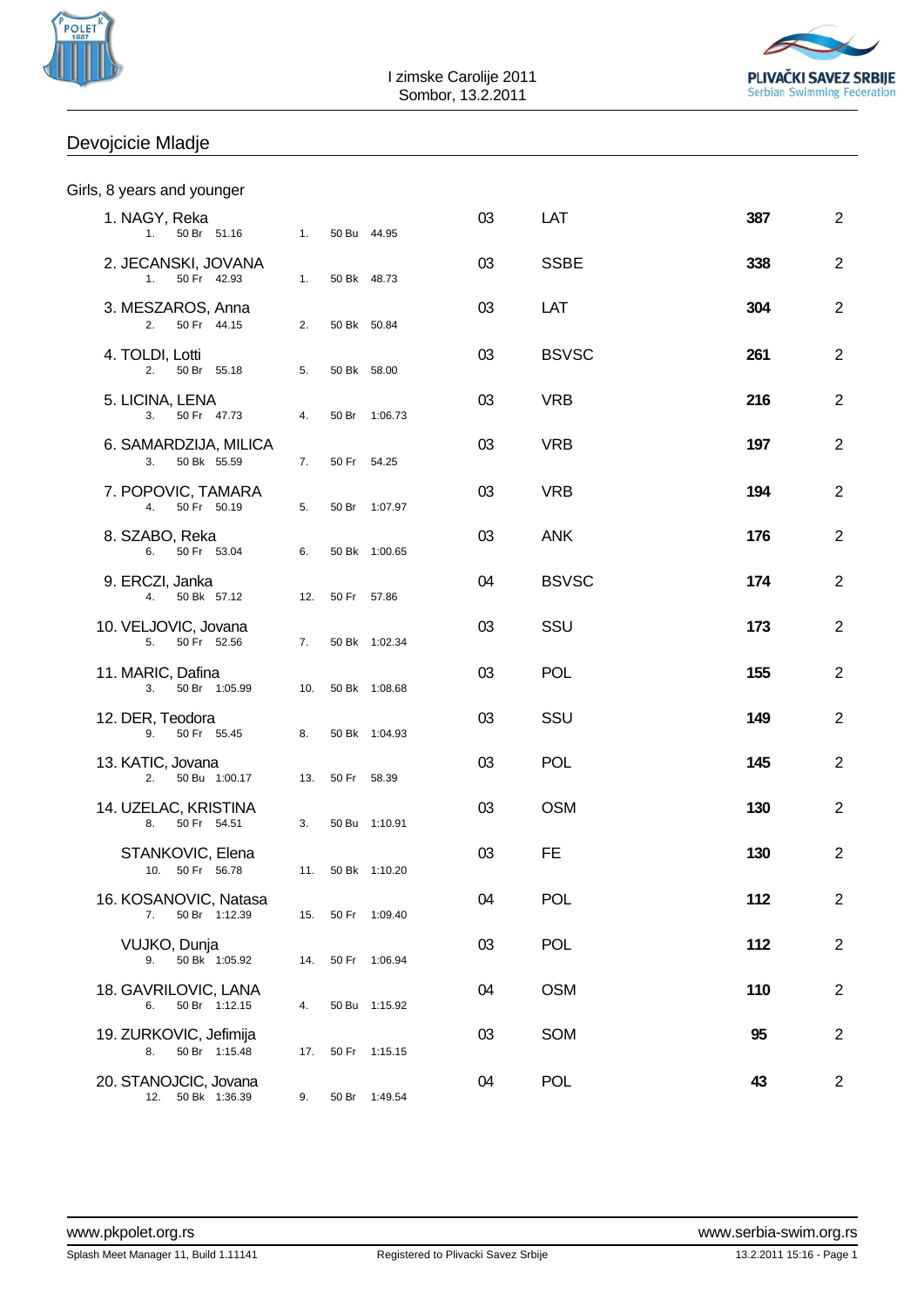



| Girls, 9 years                                     |    |                 |                   |    |              |     |                |
|----------------------------------------------------|----|-----------------|-------------------|----|--------------|-----|----------------|
| 1. KUJUNDZIC, Iva<br>1. 50 Fr 39.41 1. 50 Bu 49.37 |    |                 |                   | 02 | SSU          | 360 | $\overline{2}$ |
| 2. SKUBAN, Sara<br>2. 50 Bk 48.01                  | 2. | 50 Br 54.34     |                   | 02 | <b>BJE</b>   | 343 | $\overline{2}$ |
| 3. USKOKOVIC, NIKOLINA<br>1. 50 Br 52.98           | 2. | 50 Fr 44.53     |                   | 02 | <b>VRB</b>   | 336 | 2              |
| 4. SORCIK, IVET<br>1. 50 Bk 45.36                  | 2. | 50 Bu 53.01     |                   | 02 | <b>SEN</b>   | 319 | 2              |
| 5. SZABO, Patricia<br>4. 50 Br 55.17               | 3. | 50 Fr 45.19     |                   | 02 | <b>ANK</b>   | 308 | $\overline{2}$ |
| 6. PAPP, Rebeka<br>5. 50 Br 55.46                  | 4. | 50 Fr 45.33     |                   | 02 | <b>BSVSC</b> | 304 | $\overline{2}$ |
| 7. NAGY, Tamara<br>3. 50 Br 55.13                  | 5. | 50 Fr 46.95     |                   | 02 | <b>BSVSC</b> | 292 | $\overline{2}$ |
| 8. JAGITY, Vanessza<br>3. 50 Bk 52.60              | 8. |                 | 50 Br 1:00.20     | 02 | <b>BSVSC</b> | 258 | 2              |
| 9. GRAHOVAC, Jovana<br>6. 50 Br 57.71              |    | 11. 50 Fr 53.19 |                   | 02 | VOJ          | 231 | $\overline{2}$ |
| 10. NEMETI, Dana<br>9. 50 Br 1:01.83               | 6. | 50 Fr 50.03     |                   | 02 | <b>BSVSC</b> | 223 | 2              |
| 11. BOJBASA, Simona<br>4. 50 Bk 54.85              |    | 10. 50 Fr 52.70 |                   | 02 | VOJ          | 209 | 2              |
| 12. OBADIC, Rebeka<br>10. 50 Br 1:02.67            |    | 13. 50 Fr 54.46 |                   | 02 | FE.          | 194 | $\overline{2}$ |
| 13. MARKOVIC, Nikolina<br>50 Br 59.28<br>7.        | 8. |                 | 50 Bk 1:08.69     | 02 | <b>POL</b>   | 191 | 2              |
| 14. SECUJSKI, Kristina<br>5. 50 Bk 56.55           |    | 15. 50 Fr 55.99 |                   | 02 | <b>SOM</b>   | 184 | $\overline{2}$ |
| 15. HENGL, Rebeka<br>12. 50 Br 1:04.19             |    | 14. 50 Fr 55.89 |                   | 02 | <b>ANK</b>   | 180 | 2              |
| 16. BRAUN, KRISTINA<br>8. 50 Fr 51.68              |    |                 | 14. 50 Br 1:09.96 | 02 | <b>SSBE</b>  | 177 | $\overline{2}$ |
| 17. TAKACS, Daniella<br>11. 50 Br 1:02.84          |    |                 | 18. 50 Fr 1:00.32 | 02 | <b>ANK</b>   | 172 | $\overline{2}$ |
| 18. POPOVIC, Gorana<br>9. 50 Fr 51.96              | 7. |                 | 50 Bk 1:04.03     | 02 | VOJ          | 169 | 2              |
| 19. MAKSIC, Milica<br>11. 50 Fr 53.19              |    |                 | 15. 50 Br 1:11.34 | 02 | VOJ          | 165 | $\overline{2}$ |
| GOENCZOER, Edit<br>13. 50 Br 1:06.52               |    | 17. 50 Fr 56.93 |                   | 02 | <b>ANK</b>   | 165 | $\overline{2}$ |
| 21. GVOZDENAC, Ivona<br>50 Bk 59.74<br>6.          |    | 16. 50 Fr 56.76 |                   | 02 | VOJ          | 164 | $\overline{2}$ |
| 22. PEJCIC, Jelena<br>7. 50 Fr 50.80               | 4. |                 | 50 Bu 1:17.59     | 02 | SSU          | 139 | $\overline{2}$ |
| 23. SKENDEROVIC, Tea<br>50 Bu 1:03.36<br>3.        |    | DSQ 50 Bk       |                   | 02 | SSU          | 66  | 2              |
|                                                    |    |                 |                   |    |              |     |                |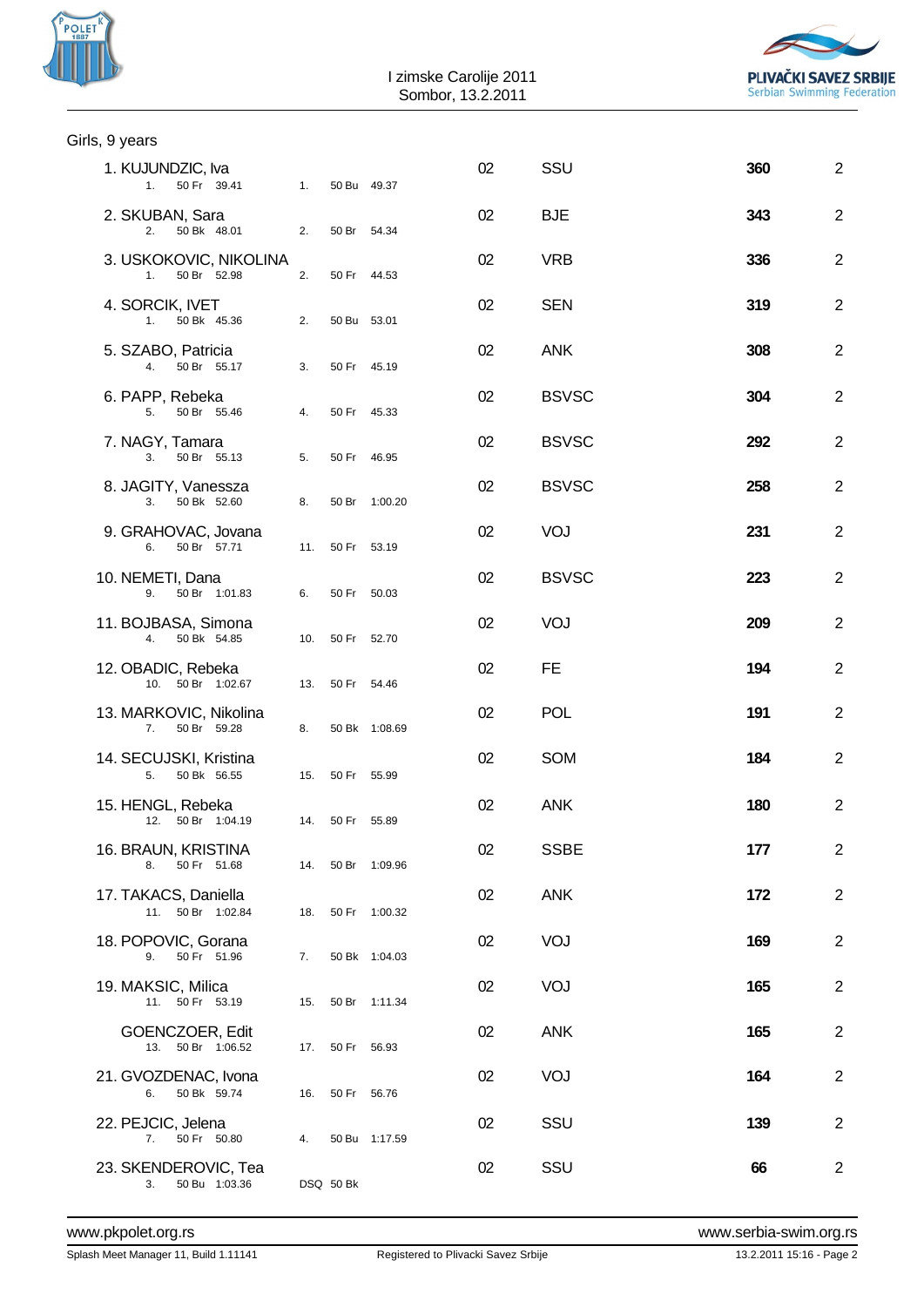| POLET |  |
|-------|--|
|       |  |



| Girls, 10 years                               |    |                 |    |              |     |                |
|-----------------------------------------------|----|-----------------|----|--------------|-----|----------------|
| 1. GYURINOVICS, Fanni<br>50 Fr 29.49<br>1.    | 1. | 50 Br 38.70     | 01 | <b>ANK</b>   | 995 | $\overline{2}$ |
| 2. SZAZDI, Petra<br>2. 50 Br 46.28            | 1. | 50 Bu 39.42     | 01 | <b>ANK</b>   | 546 | $\overline{2}$ |
| 3. GAZDIC, Danica<br>1. 50 Bk 40.56           | 2. | 50 Bu 40.83     | 01 | <b>POL</b>   | 534 | $\overline{2}$ |
| 4. ADAM, Alexa<br>3. 50 Bu 41.11              | 2. | 50 Bk 43.39     | 01 | <b>SZVSE</b> | 476 | $\overline{2}$ |
| 5. SOS, ANET<br>2.<br>50 Fr 36.76             |    | DSQ 50 Bk 44.38 | 01 | <b>SSBE</b>  | 471 | $\overline{2}$ |
| 6. BIRKAS, Tamara<br>5. 50 Fr 39.22           | 3. | 50 Bk 44.38     | 01 | SSU          | 445 | $\overline{2}$ |
| 7. KOVACS, Fanni<br>3. 50 Fr 38.16            | 6. | 50 Bk 45.82     | 01 | <b>ANK</b>   | 444 | $\overline{2}$ |
| 8. O JAKOCS, Anna Liza<br>50 Bk 45.02<br>4.   | 8. | 50 Fr 40.54     | 01 | <b>SZVSE</b> | 414 | $\overline{2}$ |
| 9. KNEZEVIC, Ena<br>4. 50 Fr 39.17            | 8. | 50 Bk 46.78     | 01 | <b>OSZ</b>   | 413 | $\overline{2}$ |
| 10. LAZOVIC, Helena<br>5. 50 Bk 45.80         | 3. | 50 Br 51.40     | 01 | <b>OSZ</b>   | 401 | $\overline{2}$ |
| 11. KISS, Krisztina<br>50 Fr 40.12<br>6.      | 7. | 50 Bu 45.76     | 01 | <b>SZVSE</b> | 383 | $\overline{2}$ |
| 12. GVOIC, Milica<br>7. 50 Bk 46.31           | 5. | 50 Bu 45.08     | 01 | <b>POL</b>   | 376 | $\overline{2}$ |
| 13. KATACIC, Valentina<br>5. 50 Br 52.82      | 6. | 50 Bu 45.36     | 01 | FE.          | 364 | $\overline{2}$ |
| 14. DOBOSI, Kira<br>7. 50 Fr 40.47            | 8. | 50 Bu 47.72     | 01 | <b>SZVSE</b> | 357 | $\overline{2}$ |
| 15. OGRIZOVIC, Elena<br>4. 50 Br 51.90        |    | 18. 50 Fr 48.42 | 01 | AQU          | 313 | $\overline{2}$ |
| 16. KOMJATI, Kata<br>50 Bk 50.01<br>9.        |    | 10. 50 Fr 45.03 | 01 | <b>BSVSC</b> | 302 | $\overline{2}$ |
| 17. LUKIC, Jovana<br>7.<br>50 Br 53.82        |    | 16. 50 Fr 47.47 | 01 | SOM          | 300 | $\overline{2}$ |
| 18. DARAZDI, Adrijana<br>50 Fr 44.70<br>9.    |    | 11. 50 Bk 50.88 | 01 | <b>OSZ</b>   | 297 | 2              |
| 19. ZORIC, Lara<br>9. 50 Bu 48.41             |    | 12. 50 Fr 46.13 | 01 | SSU          | 285 | 2              |
| 20. GERSTMAJER, Renata<br>11. 50 Br 56.46     |    | 14. 50 Fr 46.68 | 01 | <b>POL</b>   | 284 | $\overline{2}$ |
| 21. VUJAKOVIC, Jelena<br>50 Br 54.84<br>8.    |    | 20. 50 Fr 48.92 | 01 | AQU          | 280 | 2              |
| 22. ALIMPIJEVIC, Natasa<br>9.<br>50 Br 55.59  |    | 19. 50 Fr 48.57 | 01 | VOJ          | 276 | 2              |
| 23. BUCULJEVIC, Ana Marija<br>10. 50 Bk 50.44 |    | 17. 50 Fr 47.90 | 01 | VOJ          | 273 | $\overline{2}$ |